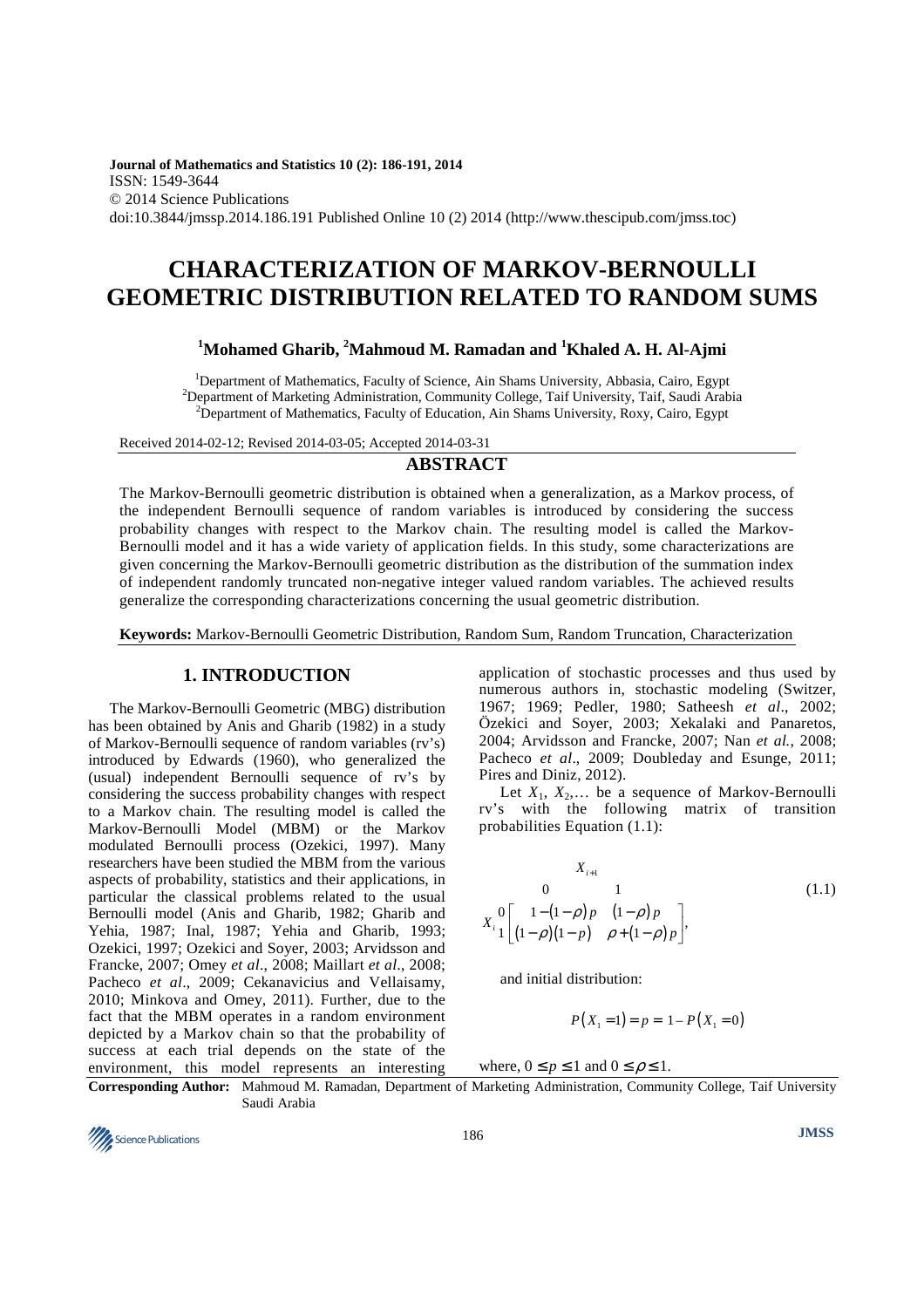The sequence  $\{X_i\}$  with the transition matrix (1.1) and the above initial distribution is called the MBM. If  $E_i$ , i = 0, 1 are the states of the Markov system given by (1.1), then the parameter  $\rho$  which is usually called the persistence indicator of  $E_0$ , is the correlation coefficient between  $X_i$  and  $X_{i+1}$ ,  $i = 1, 2, ...$  (Anis and Gharib, 1982).

If *N* is the number of transitions for the system defined by  $(1.1)$  to be in  $E_1$  for the first time then *N* has the MBG distribution given by Equation (1.2):

$$
P(N=k) = p_k = \begin{cases} 1 - \alpha, & k = 0 \\ \alpha (1 - t) t^{k-1}, & k \ge 1, \end{cases}
$$
 (1.2)

where:

 $\alpha = 1-p$  and  $t = \rho + (1-\rho) \alpha = \alpha + (1-\alpha) \rho$ .

The MBG distribution (1.2) will be denoted by MBG(*α*, *ρ*) and we shall write *N*∼MBG(*α*, *ρ*). Let  $P_U(s) =$  $E(s^U)$  be the probability generating function (pgf) of an integer valued random variable  $U$ ,  $|s| \leq 1$ .

The pgf of *N* is given, using (1.2), by Equation (1.3):

$$
P_N(s) = \sum_{k=0}^{\infty} p_k s^k = \frac{(1-\alpha)(1-\beta s)}{(1-ts)}.
$$
 (1.3)

Few authors have treated the characterization problem of the MBG distribution (Yehia and Gharib, 1993; Minkova and Omey, 2011).

In this study some new characterizations are given for the MBG distribution by considering it as the distribution of the summation index of a random sum of randomly truncated non-negative integer valued rv's. The scheme of geometric random sum of randomly truncated rv's is important in reliability theory, especially in the problem of optimal total processing time with checkpoints (Dimitrov *et al*., 1991). The achieved results generalize those given in (Khalil *et al*., 1991).

# **2. RANDOM SUM OF TRUNCATED RANDOM VARIABLES**

Consider a sequence  $\{X_n, n \geq 1\}$  of independent identically distributed (iid) non-negative integer valued rv's with probability mass function (pmf)  $0 \le p_k = P(X_1 =$  $k$ ;  $k = 0, 1, 2, \ldots$ 

Let  ${Y_n, n \geq 1}$  be another sequence of iid nonnegative integer valued random variables, independent of {*X<sub>n</sub>*}, with pmf  $q_k = P(Y_1 = k)$ ;  $k = 0, 1, 2,...$ ,  $\sum_{k=0}^{k} q_k = 1$ .  ${Y_n}$  is called the truncating process.

Put  $p = P(X_1 \geq Y)$  and assume  $0 < p < 1$ . Let

 $N = \inf \{k \geq 1: X_k < Y_k\}$ . Clearly,



 $P(N-1=k) = p^k (1-p)$ ,  $k = 0,1,2,...$ , i.e.,  $N-1$  has a geometric distribution with parameter *p*.

#### **Remark 1**

If the sequence  $\{X_n, n \geq 1\}$  follows the MBM (1.1), where the event  $\{(X_i \geq Y_i)\}\$  indicates the state  $E_0$  and the event  $\{(X_i < Y_i)\}\$  indicates the state  $E_1$ , with the initial distribution:

$$
P(X_1 \ge Y_1) = p
$$
 and  $P(X_1 < Y_1) = 1 - p$ 

Then the rv N (the smallest number of transitions for the system to be in state  $E_1$  for the first time) wouldhave the MBG distribution defined by (1.2) (Anis and Gharib, 1982) Equation (2.1):

Define:

$$
Z = \sum_{k=0}^{N-1} Y_k + X_N \tag{2.1}
$$

where, for convenience  $Y_0 = 0$ . The rv *Z* is the random sum of truncated rv's (Khalil *et al*., 1991).

It is known that the pgf  $P_Z(s)$  of *Z* is given by (Khalil *et al*., 1991) Equation (2.2 to 2.5):

$$
P_{z}(s) = P_{1}(s) / [1 - Q_{1}(s)], \qquad (2.2)
$$

where:

$$
P_1(s) = E\Big[S^{X_1}I(X_1 < Y_1)\Big] = \sum_{k=0}^{\infty} p_k s^k \sum_{\gamma=k+1}^{\infty} q_{\gamma} \tag{2.3}
$$

$$
Q_1(s) = E\Big[S^{Y_1}I(X_1 \geq Y_1)\Big] = \sum_{k=0}^{\infty} q_k s^k \sum_{\gamma=k}^{\infty} p_{\gamma} , \qquad (2.4)
$$

and *I*(*A*) is the indicator function of the set *A*.

#### **Corollary 1**

$$
E(Z) = \frac{\left(\sum_{k=0}^{\infty} k p_k \sum_{\gamma=k+1}^{\infty} q_{\gamma}\right)}{\left(1 - \sum_{k=0}^{\infty} k q_k \sum_{\gamma=k+1}^{\infty} p_{\gamma}\right)}
$$
(2.5)

The result is immediate since  $E(Z) = P'z(1)$ .

### **Corollary 2**

If the truncating process  ${Y_n}$  is such that  $Y_n \sim MBG(\alpha,$  $ρ$ ), for  $α∈(0,1)$  and  $ρ∈[0, 1]$ . Then the pgf of *Z* is given by Equation (2.6 and 2.7):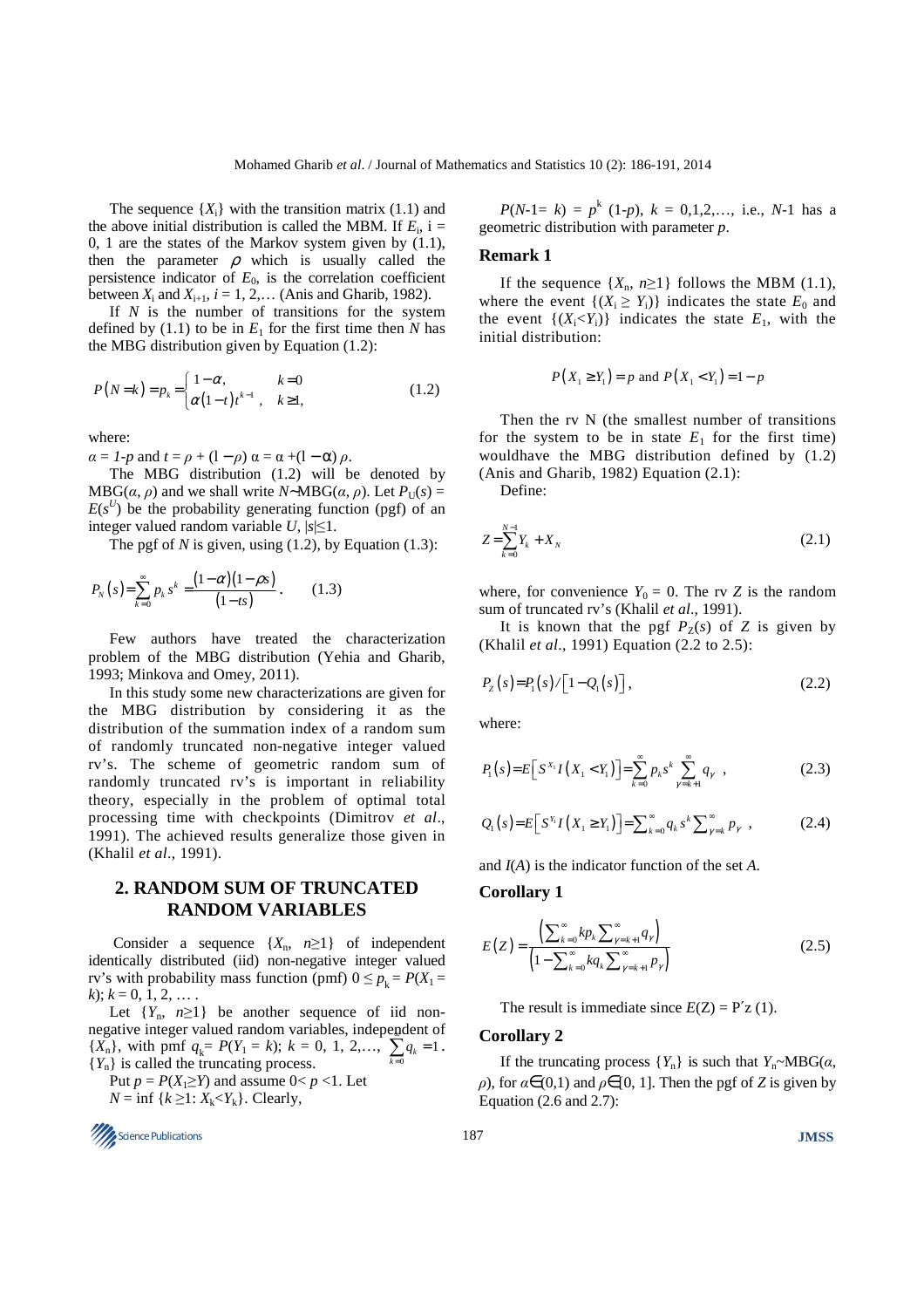$$
P_{z}(s) = \frac{(1-ts)P_{x_{1}}(ts)}{[1 - \{1 - (1-t)P_{x_{1}}(ts)\}s]}
$$
  
= 
$$
\frac{\alpha P_{x_{1}}(ts)}{[1 - \frac{(1-\alpha)}{(1-ts)}\{1 - s\left(1 - \frac{(1-t)}{(1-\alpha)}[1 - \alpha P_{x_{1}}(ts)]\}\}]}.
$$
(2.6)

and:

$$
E(Z) = P'_Z(1) = \frac{\left[1 - P_{X_1}(t)\right]}{\left[\left(1 - t\right)P_{X_1}(t)\right]},\tag{2.7}
$$

where,  $t = \rho + (1-\rho)\alpha$ .

#### **Proof**

Since  $Y_n \sim MBG(\alpha, \rho)$ , then:

$$
P(Y_n = k) = q_k = \begin{cases} 1 - \alpha, & k = 0 \\ \alpha(1 - t) t^{k-1}, & k = 1, 2, \dots \end{cases}
$$

Hence, using (2.3), we have Equation 2.8 and 2.9:

$$
P_1(s) = \sum_{k=0}^{\infty} p_k s^k \sum_{\gamma=k+1}^{\infty} q_{\gamma}
$$
  
=  $p_0 \sum_{\gamma=1}^{\infty} q_{\gamma} + \sum_{k=1}^{\infty} p_k s^k \sum_{\gamma=k+1}^{\infty} q_{\gamma} = \alpha P_{X_1}(ts),$  (2.8)

and, using (2.4), we have:

$$
Q_{1}(s) = q_{0} \sum_{\gamma=0}^{\infty} p_{\gamma} + \sum_{k=1}^{\infty} q_{k} s^{k} \sum_{\gamma=k}^{\infty} p_{\gamma}
$$
  
=  $(1 - \alpha) + \alpha (1 - t) s \sum_{\gamma=1}^{\infty} p_{\gamma} \sum_{k=1}^{\gamma} (ts)^{k-1}$   
=  $\frac{(1 - \alpha)}{(1 - ts)} [1 - s \{ \rho + \alpha (1 - \rho) P_{x_{1}}(ts) \}].$  (2.9)

Substituting the expressions of  $P_1(s)$  and  $Q_1(s)$  given respectively by  $(2.8)$  and  $(2.9)$  into  $(2.2)$ , we get  $(2.6)$ .  $E(Z)$  is obtained readily from  $(2.5)$  or  $(2.6)$ .

# **3. CHARACTERIZATIONS OF THE MBG DISTRIBUTION**

Consider the random sum given by (2.1).

## **Theorem 1**

Let  $Y_1$ , have a MBG distribution with some parameters  $\alpha \in (0, 1)$  and  $\rho \in [0, 1]$  and let  $X_1$  satisfy  $P(X_1)$ 



 $= 0$  $< 1$ . Then *Z* has the same distribution as  $X_1$  ( $Z = X_1$ ) if and only if  $X_1$  has a MBG distribution.

## **Proof**

Assume that  $X_1$ ∼MBG( $\beta$ ,  $\rho_1$ ), for some  $\beta \in (0, 1)$  and  $\rho \in [0, 1]$ , *i.e.*,:

$$
p_k = \begin{cases} 1 - \beta, & k = 0 \\ \beta(1 - \ell) \ell^{k-1}, & k = 1, 2, ..., \end{cases}
$$

where,  $\ell = \rho_1 + (1-\rho_1)\beta$ . Then the pgf of  $X_1$  is given by Equation (3.1 and 3.2):

$$
P_{X_1}(s) = \frac{(1-\beta)(1-\rho_1 s)}{(1-\ell s)}.
$$
\n(3.1)

Substituting, (3.1) into (2.6), we obtain:

$$
P_z(s) = \frac{(1-\beta)(1-ts)(1-\rho_1 ts)}{1-s[1+t t - t ts - (1-t)(1-\beta)(1-\rho_1 ts)]}
$$
  
= 
$$
\frac{(1-\beta)(1-ts)(1-\rho_1 ts)}{ts^2[\beta+\rho_1 t(1-\beta)]-s[\beta+\rho_1 t(1-\beta)+t]+1}
$$
(3.2)  
= 
$$
\frac{(1-\beta)(1-\rho_2 s)}{(1-\beta s)},
$$

where,  $\rho_2 = \rho_1 t$  and  $D = \beta + \rho_2 (1-\beta)$ .

It follows from (3.2), that the rv *Z* has a MBG distribution with parameters  $\beta \in (0, 1)$  and  $\rho_2 \in [0, 1]$ .

Conversely, assume that  $P_Z(s) = P_{X_1}(s)$  where *Y*<sub>1</sub>∼ MBG( $\alpha$ ,  $\rho$ ). Hence, we have to show that  $P_{X_1}(s)$  is the pgf of MBG distribution. Replacing  $P_Z(s)$  by  $P_{X_1}(s)$  $\text{in } (2.6)$ , yields in:  $(1-ts) P_{X_1}(t s[1-s{1-(1-t)P_{X_1}(t s)}]$  =  $P_{X_1}(s)$ . Or:  $(1-ts)P_{X_1}(ts) = (1-s)P_{X_1}(s) + s(1-t)P_{X_1}(s)P_{X_1}(s)$  $_1(ts).$ 

Dividing both sides of this equation by (1−*s*)(1−*ts*)  $P_{X_1}(s)$   $P_{X_1}(ts)$ , we get:

$$
\frac{1}{(1-ts)P_{X_1}(ts)}+\frac{s(1-t)}{(1-s)(1-ts)}=\frac{1}{(1-s)P_{X_1}(s)}.
$$

Now, using partial fractions for the middle term and using some manipulations, we can write Equation (3.3):

$$
\frac{P_{X_i}^{-1}(ts) - 1}{(1 - ts)} = \frac{P_{X_i}^{-1}(s) - 1}{(1 - s)}
$$
(3.3)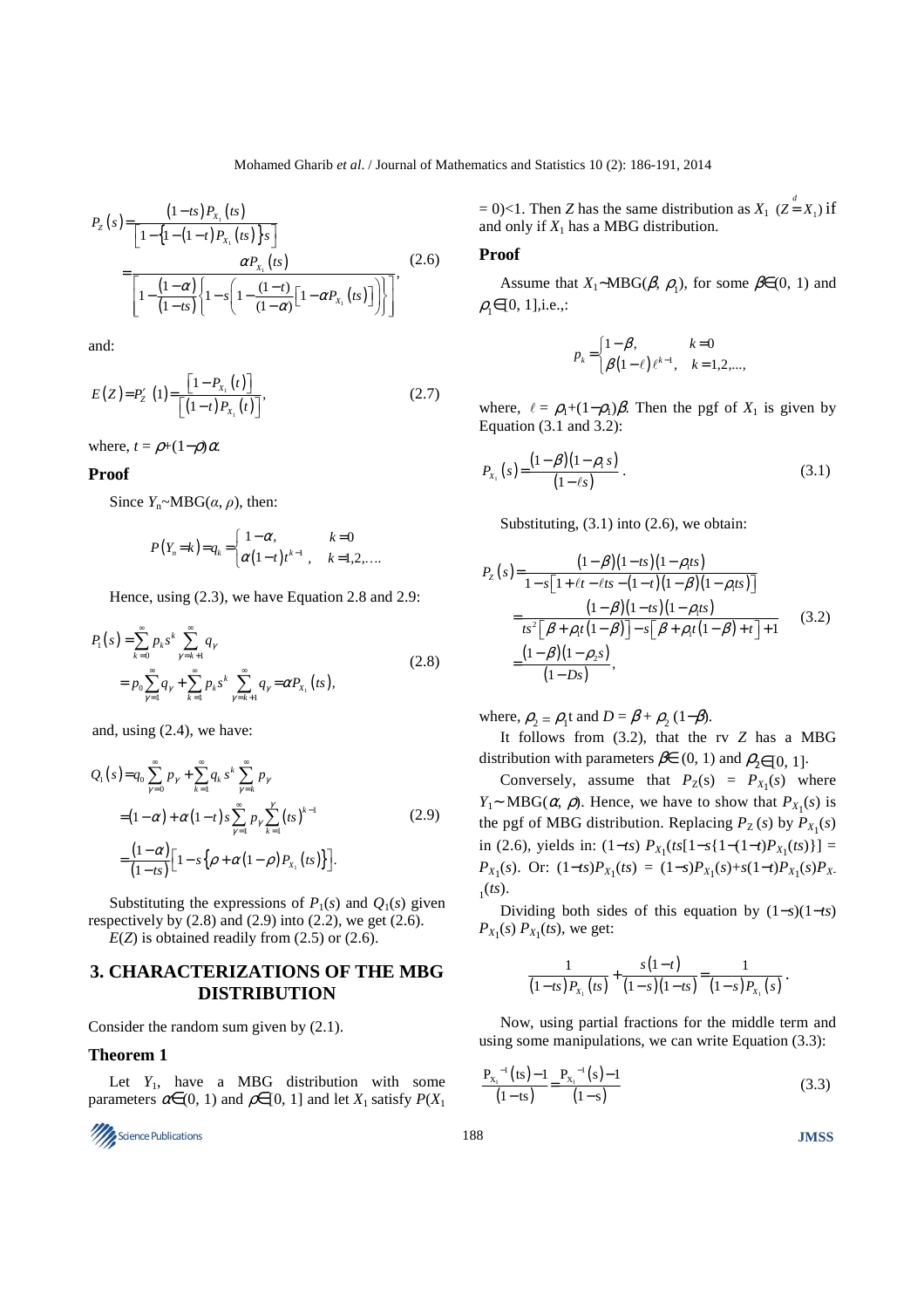Mohamed Gharib *et al*. / Journal of Mathematics and Statistics 10 (2): 186-191, 2014

Or, 
$$
H(ts) = H(s)
$$
, where,  $H(s) = \frac{P_{x_1}^{-1}(s) - 1}{(1 - s)}$ .

Putting  $s = 1$ , we get:

$$
H(t)=H(1)=\lim_{s\to 1}\frac{P_{X_1}^{-1}(s)-1}{(1-s)}=E(X_1)=C,\text{say}
$$

Therefore, the solution of (3.3) is given by:

$$
P_{X_1}(s) = [1 + C(1 - s)]^{-1}.
$$

Choosing  $C = \beta/(1-\beta)\{1 - [\alpha+(1-\alpha)\rho]\rho_1\}$  and recalling that  $\alpha + (1-\alpha)\rho = t$ , we finally get:

$$
P_{X_1}(s) = \frac{(1-\beta)(1-\rho_1 s)}{(1-\ell s)},
$$

where,  $\ell = \rho_1 + (1-\rho_1)\beta$ .

Which is the pgf of the MBG( $\beta$ ,  $\rho$ <sub>1</sub>) distribution. Hence  $X_1 \sim MBG(\beta, \rho_1)$ .

This completes the proof of Theorem 1.

#### **Remark 2**

It follows from Theorem 1 that when  $X_1$  has the MBG distribution then the random sum *Z* and the summands have distributions of the same type and in this case the summands are called *N*-sum stable (Satheesh *et al*., 2002). This result is valid, also, as a consequence of the fact that geometric random sums are stable in the same sense.

Another characterization for the MBG distribution can be obtained in terms of the expected values ofZ and *X*1.

#### **Theorem 2**

Let  $Y_1$  have a MBG distribution with parameters  $\alpha \in (0,1)$  and  $\rho \in [0,1]$  and consider  $A = \{(\alpha, \rho): \alpha \in (0, 1),\}$  $\rho \in [0, 1]$ . Then  $X_1$  has a MBG( $\beta$ ,  $\rho_1$ ) distribution if and only if  $\forall (\alpha, \rho) \in A$ ,  $E(Z) = \beta \mid (1 - \beta)(1 - \rho_2)$ , where  $\rho_2 = \rho_1 t$ and  $t = \rho + (1 - \rho)\alpha$ .

### **Proof**

If  $X_1 \sim MBG(\beta, \rho_1)$  for some  $(\beta, \rho_1) \in A$ , then it follows from Theorem 1 that *Z*∼MBG( $\hat{a}$ ,  $\rho$ <sub>2</sub>), where  $\rho$ <sub>2</sub> =  $\rho$ <sub>1</sub> *t* and  $t = \rho + (1 - \rho)\alpha$ . Consequently,  $E(Z) = \beta/[(1 - \beta)(1 - \rho_2)].$ 



Conversely, suppose that:  $E(Z) = \beta/[(1-\beta)(1-\rho_2)]$  for some $(\beta, \rho_1) \in A$ .

Then from (2.7), we have:

$$
\frac{\beta}{(1-\beta)(1-\rho_2)} = \frac{1-P_{X_1}(t)}{(1-t)P_{X_1}(t)}.
$$

Solving this equation with respect to  $P_{X_1}(s)$ , one has:

$$
P_{X_1}(t) = \frac{(1-\beta)(1-\rho_1t)}{(1-\ell t)}, \ \forall (\alpha,\beta) \in A.
$$

Which is the pgf of the MBG  $(\beta, \rho_1)$  distribution. Hence  $X_1 \sim MBG(\beta, \rho_1)$ .

This completes the proof of Theorem 2.

The following theorem expresses the relation between the distribution of Z and the distribution of the truncating process {*Y*n}.

## **Theorem 3**

Let  $X_1$  have a MBG( $\beta$ , $\rho$ <sub>1</sub>) distribution for some parameters  $\beta \in (0,1)$  and  $\rho_1 \in [0,1]$  and let  $Y_1$  satisfy  $q_0$  $= P(Y_1 = 0) < 1$ . Then  $Z = X_1$  if and only if  $Y_1$  follows a MBG distribution.

## **Proof**

Since *X*<sub>1</sub>∼MBG( $\beta$ ,  $\rho$ <sub>1</sub>), for some  $\beta \in (0, 1)$  and  $\rho \in [0, 1]$ , then:

$$
p_k = \begin{cases} 1 - \beta, & k = 0 \\ \beta(1 - \ell) \ell^{k-1} & k = 1, 2, ..., \end{cases}
$$

where,  $\ell = \rho_1 + (1-\rho_1)\beta$ .

Proceeding as in Corollary 2, one has:

$$
P_1(s) = \sum_{k=0}^{\infty} p_k s^k \sum_{\gamma=k+1}^{\infty} q_{\gamma}
$$
  
=  $(1-\beta)(1-q_0) + \beta(1-\ell)s \sum_{\gamma=2}^{\infty} q_{\gamma} \sum_{k=1}^{\gamma-1} (\ell s)^{k-1}$  (3.4)  
=  $\frac{(1-\beta)}{\ell(1-\ell s)} [\ell - \rho_1 q_0 - \ell s \rho_1 (1-q_0) - \beta (1-\rho_1) P_{Y_1} (\ell s)],$ 

and: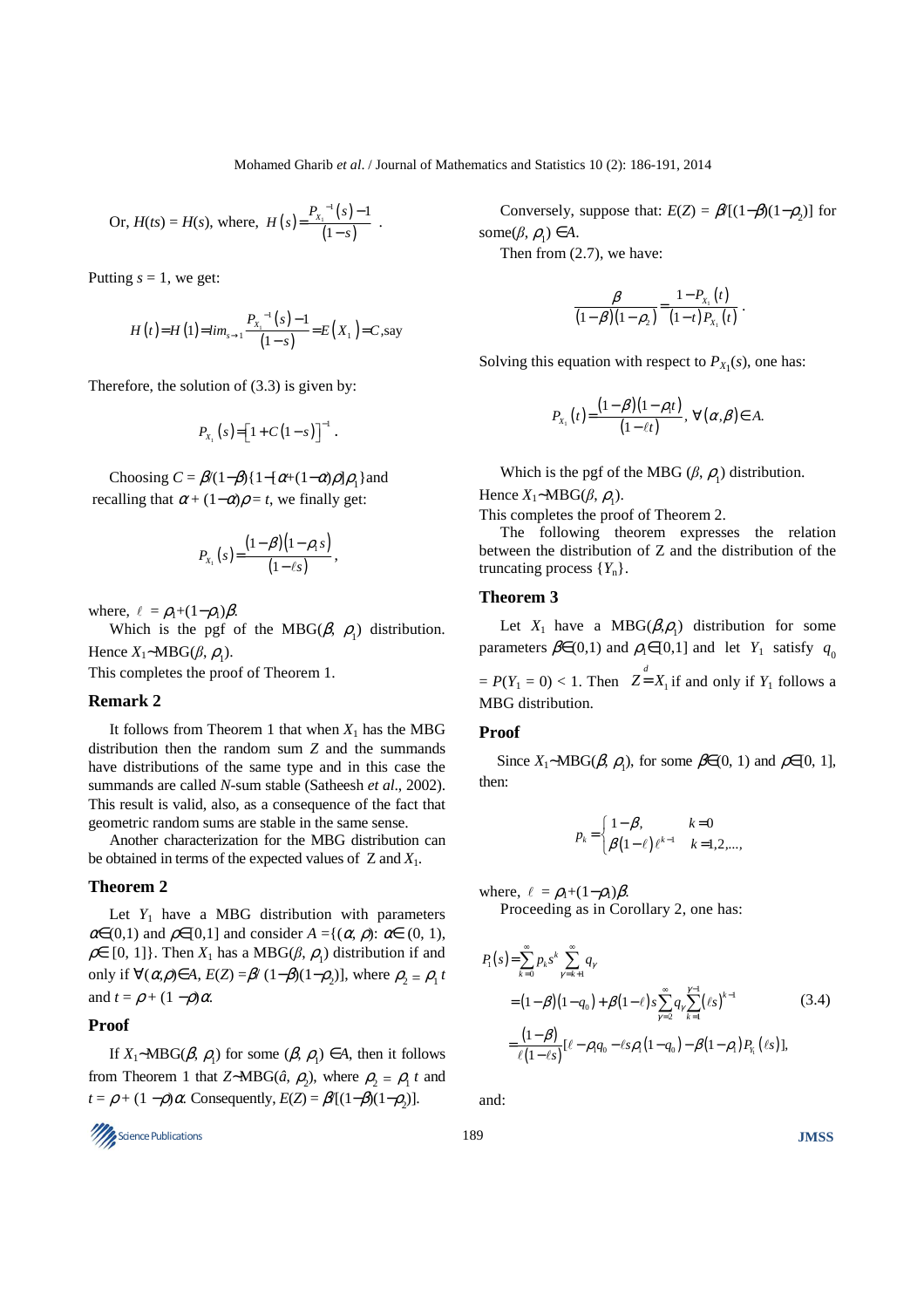$$
Q_{1}(s) = \sum_{k=0}^{\infty} p_{k} s^{k} \sum_{\gamma=k}^{\infty} p_{\gamma}
$$
  
=  $q_{0} + \frac{\beta}{\ell} \sum_{k=1}^{\infty} q_{k} (\ell s)^{k} = \frac{1}{\ell} [\beta P_{Y_{i}} (\ell s) + q_{0} \rho_{Y_{i}} (1-\beta)]$  (3.5)

Substituting  $(3.4)$  and  $(3.5)$  into  $(2.2)$ , we obtain:

$$
P_{Z}(s) = \frac{(1-\beta)}{(1-\ell s)} \left[ \frac{\ell - \rho_{q_0} - \ell \rho_{1}(1-q_0) s - \beta(1-\rho_{1}) P_{Y_1}(\ell s)}{\ell - \rho_{1} q_{0}(1-\beta) - \beta P_{Y_1}(\ell s)} \right]
$$
  
= 
$$
\frac{(1-\beta)}{(1-\ell s)} \left[ \frac{\rho_{1} + (1-\rho_{1}) \beta - \rho_{1} q_{0} - \ell \rho_{1}(1-q_0) s - \beta(1-\rho_{1}) P_{Y_1}(\ell s)}{\rho_{1}(1-\beta)(1-q_0) + \beta(1-P_{Y_1}(\ell s))} \right]
$$
(3.6)

Now assume that  $Z = X_1$ , then  $P_Z(s) = P_{X_1}(s)$ .

Consequently, equating (3.1) and (3.6) and then solving for  $P_{Y_1}(\ell s)$ , we get:

$$
P_{Y_1}(\ell s) = \frac{\beta q_0 + [\rho_1(1-q_0) - \beta]s}{\beta(1-s)}
$$

From which we finally have:

$$
P_{Y_1}(s) = \frac{q_0\left\{1-(\rho q_0)^{-1}\left[1-\rho_1\beta^{-1}(1-q_0)\right]s\right\}}{(1-\ell^{-1}s)}.
$$

Which is the pgf of a MBG( $\gamma$ ,  $\rho$ <sub>2</sub>) distribution with,

.

 $\gamma = 1 - q_0$  and  $\rho_2 = (\rho q_0) [1 - \rho_1 \beta^{-1} (1 - q_0)].$ Hence *Y*<sub>1</sub>∼MBG(*γ*,  $ρ_2$ ).

The "only if" part of the proof follows directly by applying Theorem 1.

This completes the proof of Theorem 3.

## **Remark 3**

The results of (Khalil *et al*., 1991) follow as special cases from our corresponding results when the MBM (1.1) reduces to the independence case by putting the correlation parameter  $\rho = 0$ .

## **4. CONCLUSION**

In this study three characterizations for the Markov-Bernoulli geometric distribution are proved. These results extend the corresponding characterizations of the geometric distribution. Further, the achieved results have a direct relevance to the stability problem of random sums of random variables. Moreover, the given characterization theorems will be useful, in



understanding the missing link between the mathematical structure of Markov-Bernoulli geometric distribution and the actual behavior of some real world random phenomena.

# **5. REFERENCES**

- Anis, A.A. and M. Gharib, 1982. On the Bernoulli Markov sequences. Proceedings of the 17th Annual Conference Stat. Math. Inst. Stat. Studies Res. Dec 13-16, Cairo University Press, Cairo, Egypt, pp: 1-21.
- Arvidsson, H. and S. Francke, 2007. Dependence in nonlife insurance. U.U.D.M. Project Report, 23. Department of Mathematics.
- Cekanavicius, V. and P. Vellaisamy, 2010. Compound Poisson and signed compound Poisson approximations to the Markov binomial law. Bernoulli, 16: 1114-1136.
- Dimitrov, B., Z. Khalil, N. Kolev and P. Petrov, 1991. On the optimal total processing time using checkpoints. IEEE Trans. Software Eng., 17: 436- 442. DOI: 10.1109/32.90446
- Doubleday, K. J. and J. N. Esunge, 2011. Application of Markov chains to stock trends. J. Math. Stat., 7: 103-106. DOI: 10.3844/jmssp.2011.103.106
- Edwards, A.W.F., 1960. The meaning of binomial distribution. Nature, 186: 1074. DOI: 10.1038/1861074a0
- Gharib, M. and A.Y. Yehia, 1987. A limit theorem for the sum of n-Markov-Bernoulli random variables. Egypt. Stat. J., 31: 53-61.
- Inal, C., 1987. On the limiting distribution for Bernoulli trials within a Markov-chain context. Commun. Fac. Sci. Univ. Ank. Ser. A, 36: 123-129.
- Khalil, Z., B. Dimitrov and J.P. Dion, 1991. A characterization of the geometric distribution related to random sums. Commun. Stat.-Stochastic Models, 7: 321-326. DOI: 10.1080/15326349108807192
- Maillart, L.M., C.R. Cassady and J. Honeycutt, 2008. A binomial approximation of lot yield under Markov modulated Bernoulli item yield. IIE Trans., 40: 459- 467. DOI: 10.1080/07408170701592507
- Minkova, L.D. and E. Omey, 2011. A new Markov binomial distribution. HUB Res. Econ. Manage.
- Nan, F., Y. Wang and X. Ma, 2008. Application of multiscale hidden Markov modelling Wavelet coefficients to fMRI activation detection. J. Math. Statist.. 4: 255-263. DOI: 10.3844/jmssp.2008.255.263